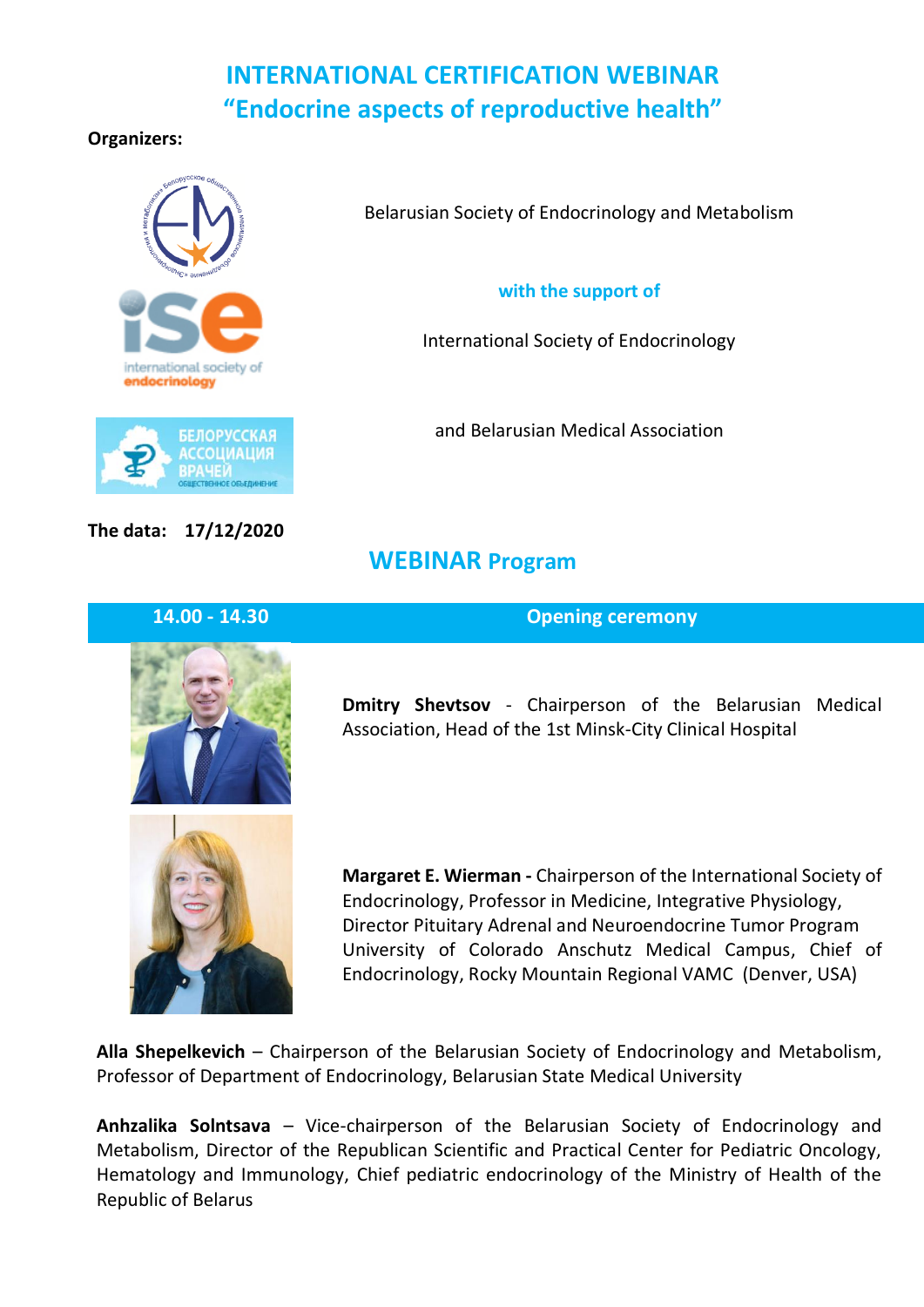# **Session 1 14.30 – 17.30**















### **Endocrine aspects of reproductive health in young age**

## **14.30 – 15.00** *Hypogonadism in young men*

**Margaret E. Wierman -** Chairperson of the International Society of Endocrinology, Professor in Medicine, Integrative Physiology, Director Pituitary Adrenal and Neuroendocrine Tumor Program University of Colorado Anschutz Medical Campus, Chief of Endocrinology, Rocky Mountain Regional VAMC (Denver, USA)

**15.00 – 15.30** *Adrenal insufficiency and Cushing in pregnancy*

**Jerome Bertherat** - the lidear of laboratory "The genomics and signaling of endocrine tumors", University of Paris, (Paris, France)

### **15.30 – 16.00**

*Gestational diabetes - clinical aspects of diagnosis and treatment Leszek Chuprinjak* **-** Head of the Clinic of Diabetology and Internal Medicine, Warsaw Medical University, professor, member of the Executive Committee of the American Diabetes Association (Warsaw, Poland)

### **16.00 – 16.30**  *Adrenarche in norm and pathology*

*Anhzalika Solntsava -* Director of the Republican Scientific and Practical Center for Pediatric Oncology, Hematology and Immunology, Chief pediatric endocrinology of the Ministry of Health of the Republic of Belarus

#### **16.30 – 17.00**

#### *Hyperprolactinemia: present and future*

**Galina Melnichenko** – Deputy Director of the National Medical Research Center for Endocrinology, Director of the Institute of Clinical Endocrinology, Academician of the Russian Academy of Sciences, Professor, Chairman of the Moscow Association of Endocrinologists, Vice-President of the Russian Association of Endocrinologists,. (Moscow, Russian Federation)

**17.00 – 17.30** *Premature ovarian insufficiency: current approaches to diagnosis and treatment*

**Tatiana Mokhort** - Head of the Department of Endocrinology, Belarusian State Medical University, Professor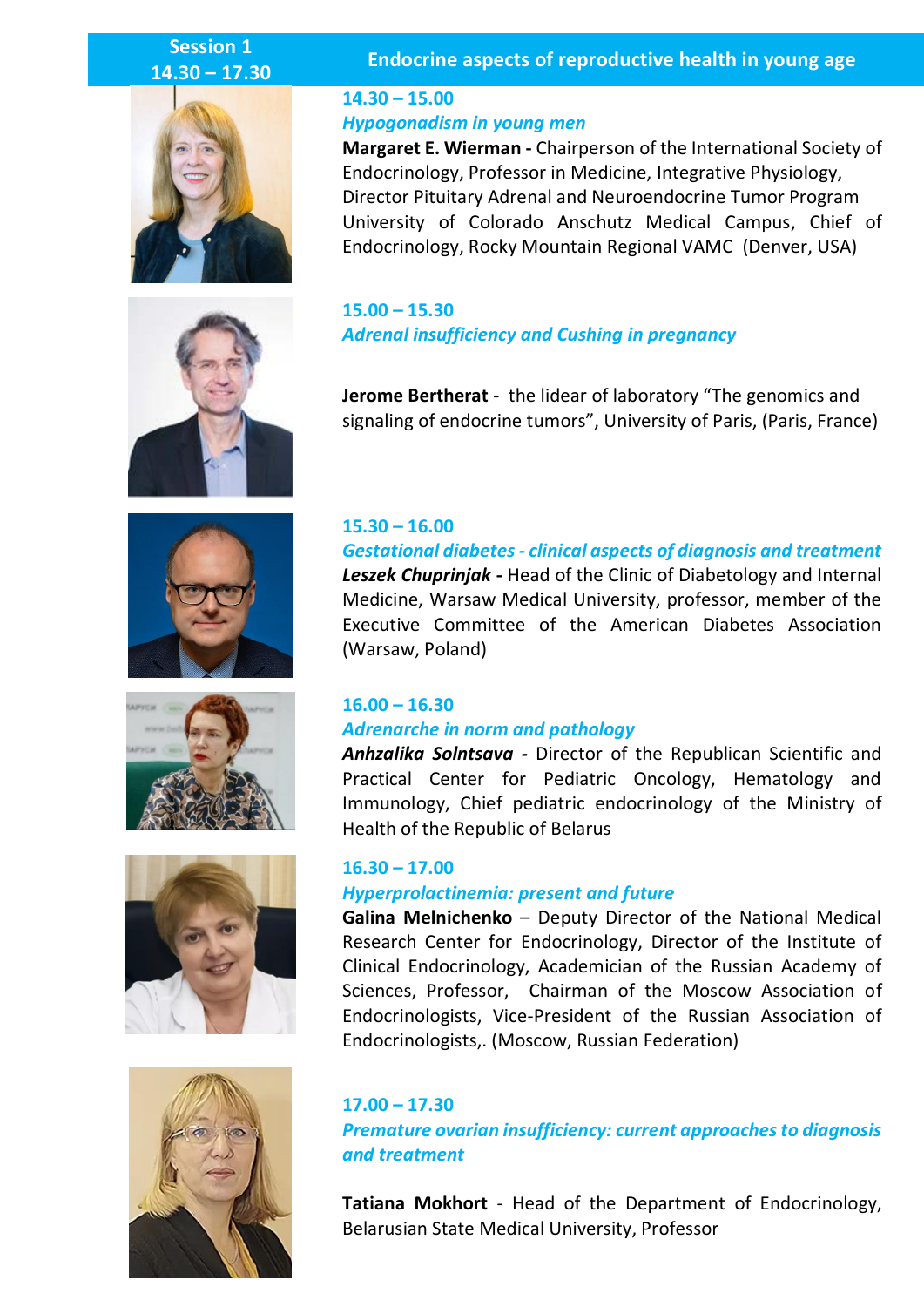# **Session 2**

# **17.30 – 18.00** *Menopause is as a medical and social problem*





*Alla Shepelkevich* – Chairperson of the Belarusian Society of Endocrinology and Metabolism





### **18.00 – 18.30**

# *Knowledge of hormone metabolism is the basis for the selection of estrogen-progestogen replacement therapy*

**Elena Andreeva** – Deputy Director of the National Medical Research Center for Endocrinology, Director of the Institute of Reproductive Medicine, Head of the Department of Endocrine Gynecology, Professor

## **18.30 – 19.00** *Estrogens in the practice of an gynecologist - clinical experience*

**Julia Filyaeva –** gynecologist-endocrinologist, specialist in hemostasis pathology, PhD



# **19.00 – 19.30** *Cardiovascular Risks in Menopausal Women*

**Evgeny Averin** - Head of the Scientific and Educational Center of the Central Design Bureau of the Russian Academy of Sciences, Corresponding Member of the Russian Academy of Sciences, Director of the Paulmik GmbH Educational Center (Germany, Berlin)